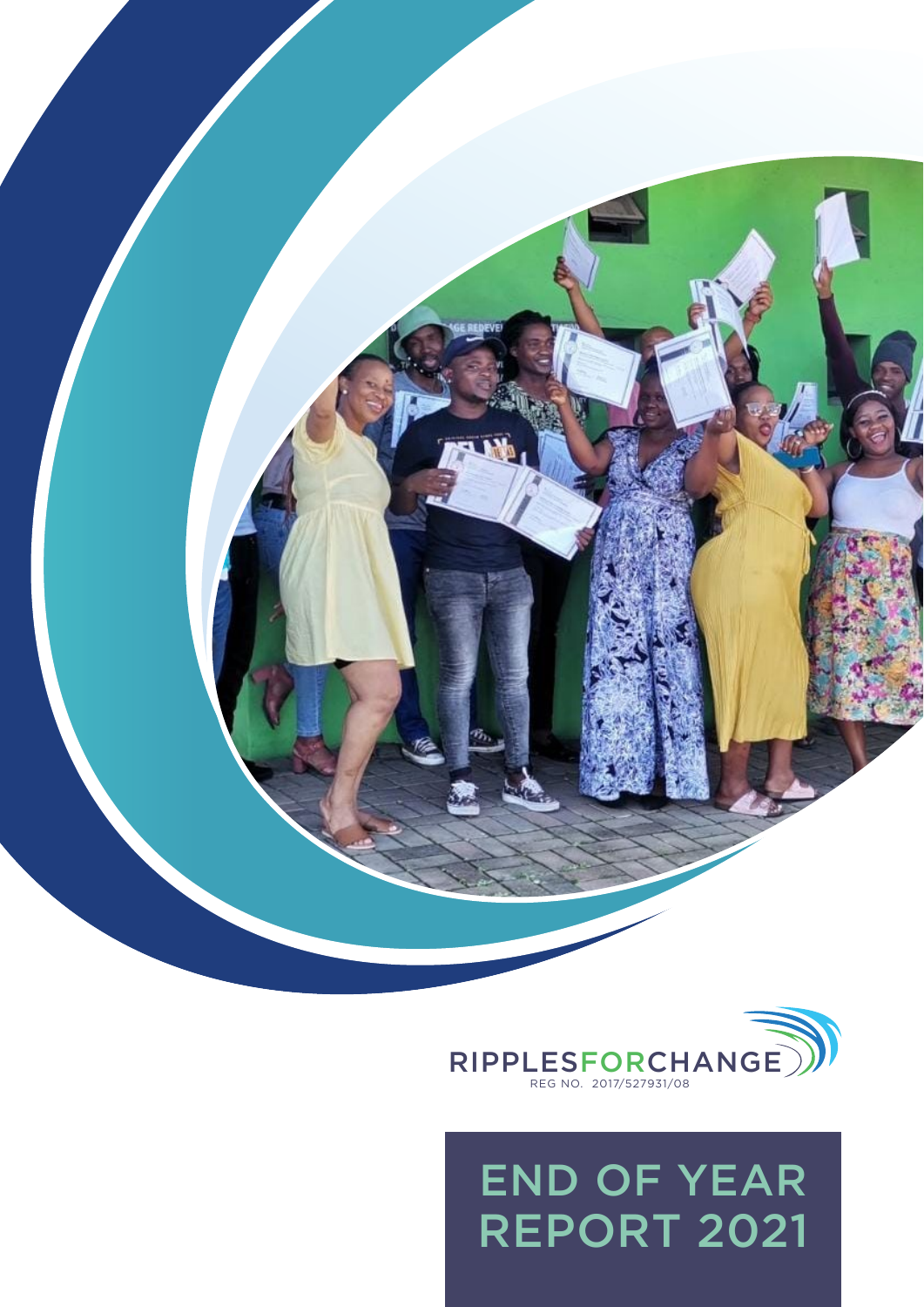*Ripples for Change started in 2013 with a mission to strengthen rural communities through capacity building, support of community structures and connect people to existing opportunities. Since then, we have substantially grown our partners, donors, and expanded our support to more rural communities in the Eastern Cape.*

## 2021 started with promise.

We were all happy to see the end of 2020, a year that changed us and our world forever. During 2020 we were privileged to distribute nearly 5000 food parcels to families that were critically affected by the national lockdown. We were fortunate to get to know new donors and supporter that left us hopeful for the future. However, we cautiously started 2021, not knowing how the pandemic will unfold: We are now proud to say that it has been one of the most impactful year of Ripples for Change when we manage to exceed our annual goals.

Even though we were still under some restrictions due to COVID19, we were able to achieve the following:

- We supported 800 emerging farmers with vegetable seedlings, mulch and gardening training.
- We distributed **5000** liters of sanitizers and 20000 masks to 50 charities, schools and preschools in East London area.
- We conducted nutrition training for 100 preschools from rural communities to prevent malnourishment among children.
- We conducted Bad-Touch-Good-Touch training for 3–4-year-old children from rural communities to help prevent abuse.
- We were appointed to support the Presidential Stimulus Package for preschools by monitoring and registering them.